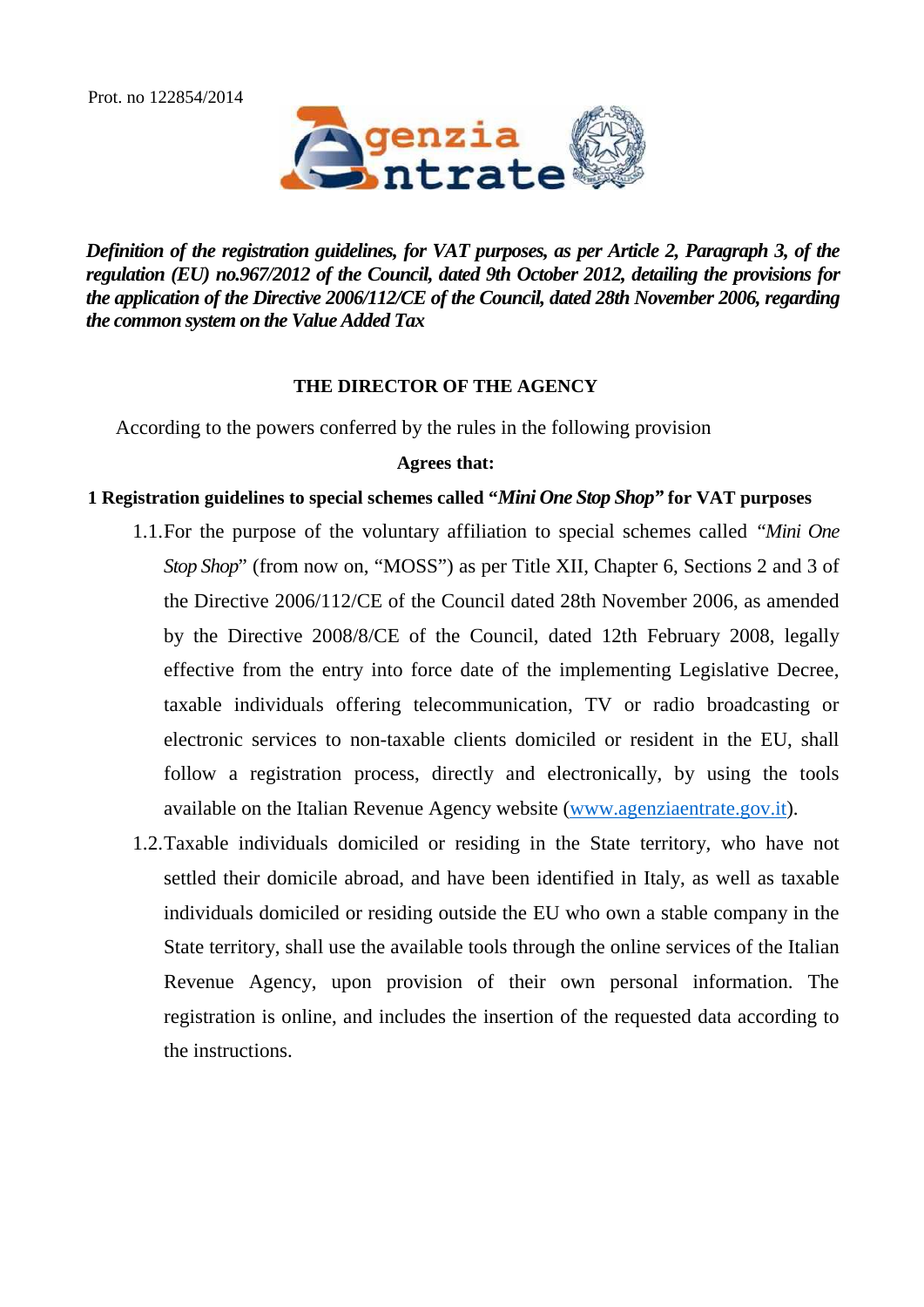1.3.Taxable individuals domiciled or residing outside the EU, who are neither identified nor settled in any EU member, and choose to be identified in Italy, shall register via an online form available on the Italian Revenue Agency website, in the free access section in English.

The Agency, through its Operating Centre in Venice, and after verification, sends an e-mail to the applicant containing a VAT number, a code to access the Agency online services, the first access password and the first 4 digits of the PIN code, along with the instructions in English to access all tools for the applicant to complete the registration process.

## **Scope**

The Directive 2006/112/CE of the Council, dated 28th November 2006 (VAT Directive), as amended by Directive 2008/8/CE of the Council dated 12th February 2008, details the voluntary affiliation to two special schemes called *MOSS* for taxable individuals, either settled or not in the EU *(UE scheme* and *non-EU scheme),* aimed at fulfilling the VAT obligations regarding the provision of telecommunication, TV or radio broadcasting or electronic services, to non-taxable clients, who, starting from 1st January 2015, are subject to VAT in the country where the client is domiciled or resides.

In order to facilitate the entry into force of the new scheme, the regulation (EU) no. 967/2012 of the Council, dated 9th October 2012, which amends the regulation for the execution (EU) no. 282/2011, dated 15th March 2011, mandatory and directly applicable in all EU members, sets the detailed rules valid from the 1st January 2015.

However, Article 2, Paragraph 3 of the same regulations states "*EU members authorize (...) non-settled taxable individuals to share their information from 1st October 2014 (...) for the purpose of the registration in the special schemes for non-settled taxable individuals providing with telecommunication, TV or radio broadcasting or electronic services, to non-taxable clients*".

Bearing in mind the need to safeguard the position of Italy within the obligations the country has towards the EU, this provision allows the submission of the required information for the *MOSS* scheme registration purpose by the affected operators, starting from 1st October 2014, provided the subsequent implementing regulation will enter into force, as it will determine the actual scope of the schemes from 1st January 2015.

Hence this provision, as it executes the dispositions in the above mentioned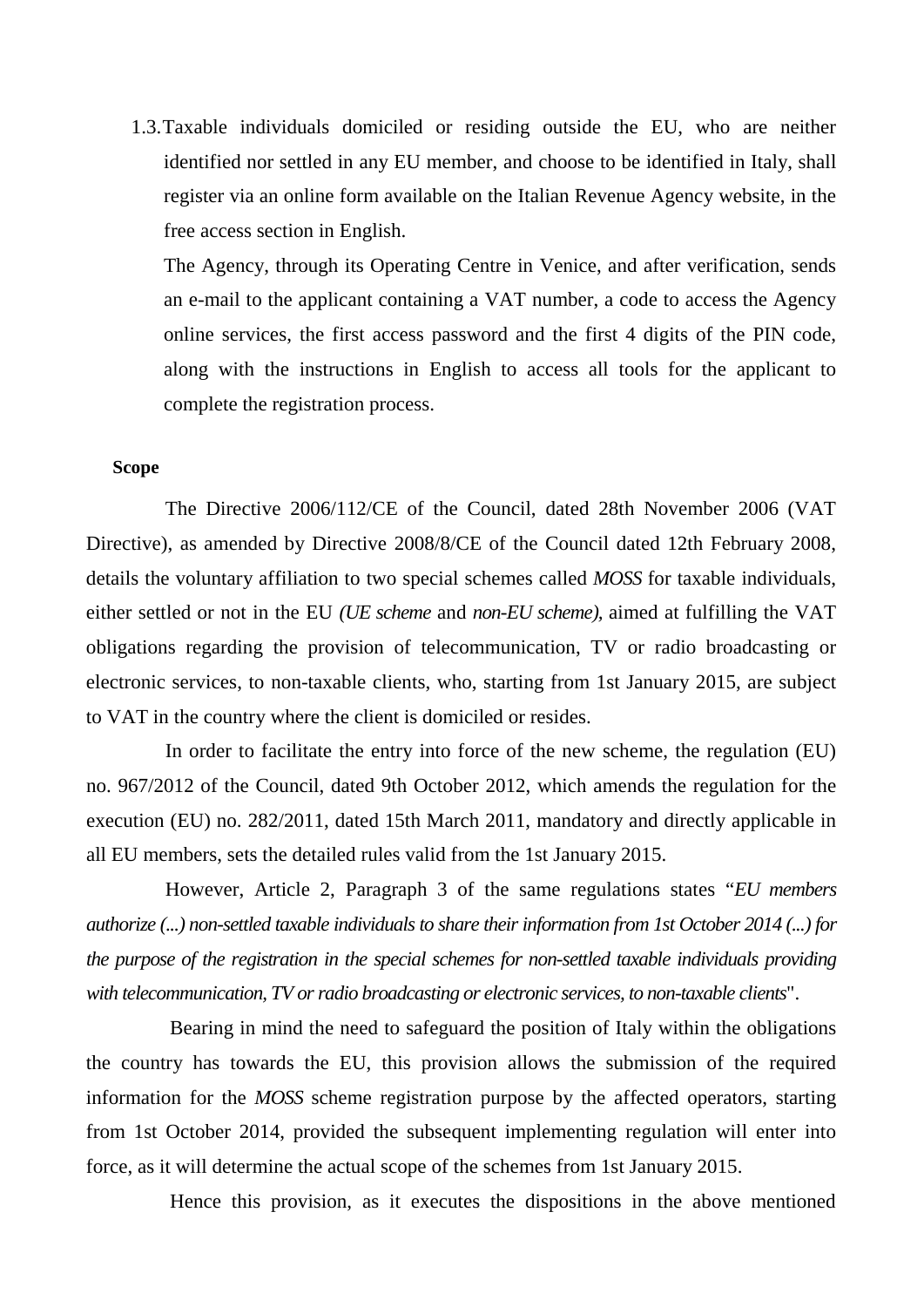Article 2, Paragraph 3, of the Regulation no.967/2012, details the guidelines to allow the registration application, to be submitted exclusively online and directly, to the purpose of the affiliation to the above mentioned schemes.

The entire registration process is available on the website [www.agenziaentrate.gov.it](http://www.agenziaentrate.gov.it/) in the correspondent section, available in English.

#### **Regulation References**

#### *Attributions of the Director of the Italian Revenue Agency*

Legislative Decree no. 300 dated 30th July 1999, including the government Reform, as per Article 11 of Law dated 15th March 1997, no. 59 (Art. 57; Art. 62; Art. 66; Art. 67, Paragraph 1; Art. 68, Paragraph 1; Art. 71, Paragraph 3, Letter a); Art. 73, Paragraph 4);

Statute by the Italian Revenue Agency, published in the Official Journal no.42 dated 20th February 2001 (Art. 5, Paragraph 1; Art. 6, Paragraph 1);

Regulation for Italian Revenue Agency Management, published in the Official Journal no. 36 on 13th February 2001 (Art. 2, Paragraph 1);

Decree of the Finance Minister dated 28th December 2000, published in the Official Journal no. 9 on 12th February 2001.

#### *Reference Legislation*

Decree of the President of the Republic dated 26th October 1972, no.633 and subsequent amendments: Establishment and regulations on the Value Added Tax;

Law no.88 dated 7th July 2009: "Provisions for the fulfilment of the obligations deriving from Italy being a EU member (EU Law 2008)";

Directive 2006/112/CE of the Council, dated 28th November 2006, on the common system of the Value Added Tax;

Directive 2008/8/CE of the Council, dated 12th February 2008, amending Directive 2006/112/CE as far as the services hosting venue is concerned;

Implementation Regulation (EU) no. 282/2011 of the Council, dated 15th March 2011, detailing the provisions on the application of the Directive 2006/112/CE on the common system of the Value Added Tax;

Implementation Regulation (EU) no. 967/2012 of the Council, dated 9th October 2012, amending the execution Regulation (UE) no. 282/2011, regarding the special scheme to be applied to non-settled taxable individuals offering telecommunication, TV or radio broadcasting or electronic services, to non-taxable individuals;

Regulation (EU) no. 1042/2013 of the Council, dated 7th October 2012, to amend the regulation (EU) no. 282/2011 regarding the services hosting venue;

Regulation (EU) no. 904/2010 of the Council dated 7th October 2010 on the administrative cooperation and fight against fraud in Value Added Tax;

Commission Implementation Regulation (EU) no. 815/2012, dated 13th September 2012, detailing the application of the Regulation (UE) no. 904/2010 of the Council, regarding the